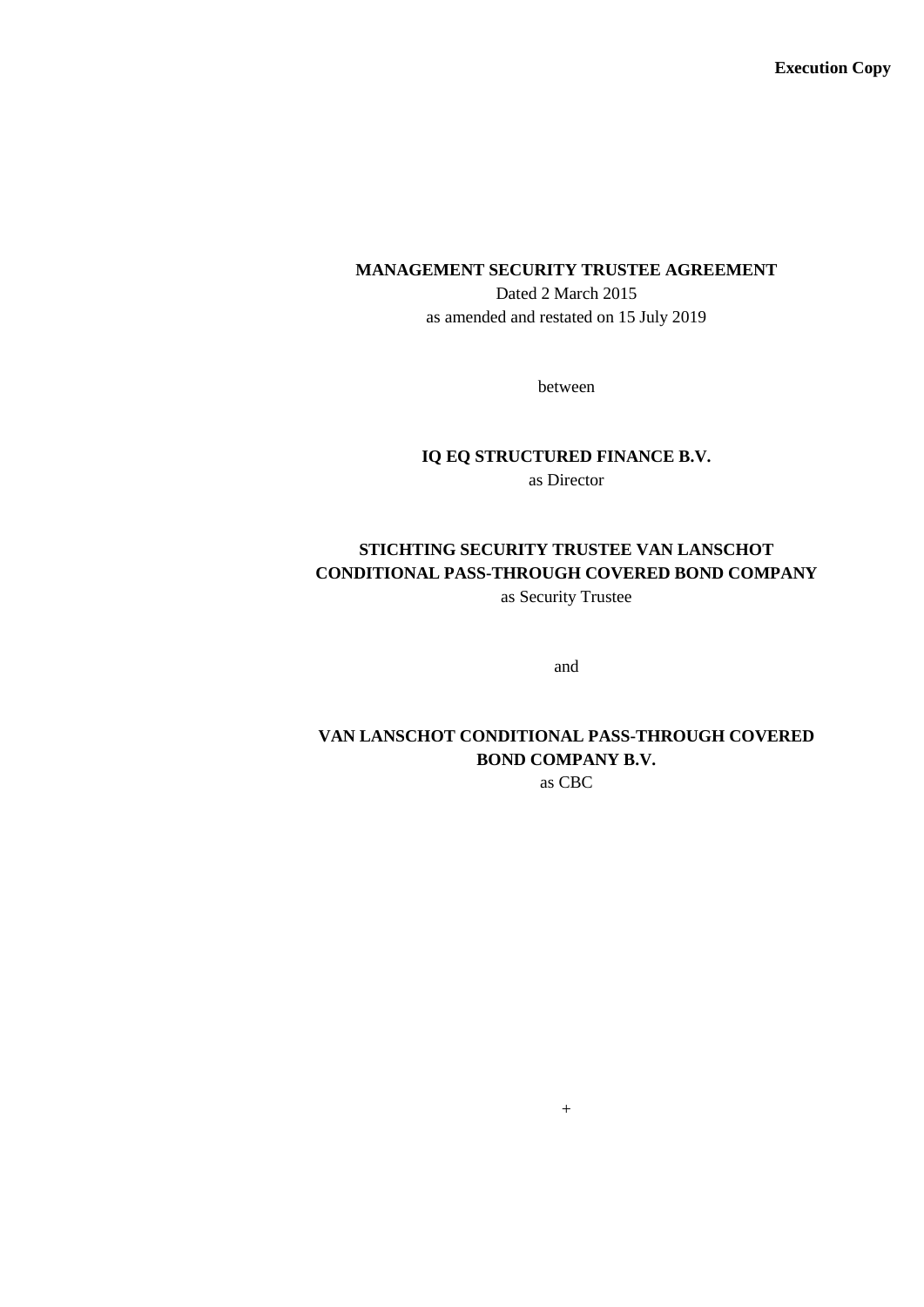$\overline{2}$ 

Van Lanschot/CPTCB Programme Update 2019 Management Agreement Security Trustee **Execution Copy** 

### **TABLE OF CONTENTS**

### **Clause**

# Page

| 1. |  |
|----|--|
| 2. |  |
| 3. |  |
| 4. |  |
|    |  |
| 6. |  |
|    |  |
| 8. |  |
| 9. |  |
|    |  |
|    |  |
|    |  |
|    |  |

**Schedule : Services**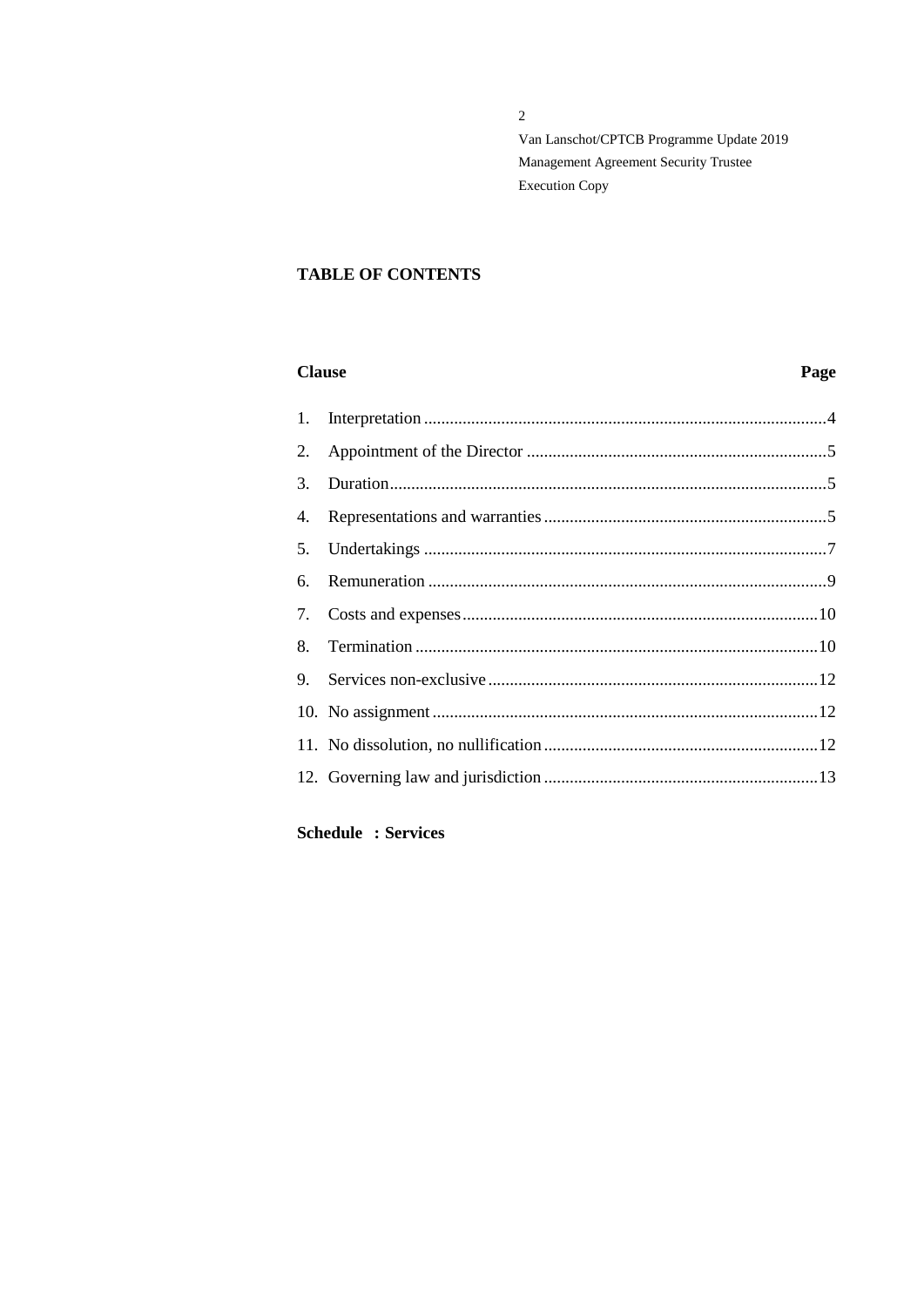**THIS MANAGEMENT SECURITY TRUSTEE AGREEMENT** is dated 2 March 2015 as amended and restated on 15 July 2019 and made between:

3

- 1. **IQ EQ STRUCTURED FINANCE B.V.**, a private company with limited liability (*besloten vennootschap met beperkte aansprakelijkheid*) organised under the laws of the Netherlands and established in Amsterdam, the Netherlands;
- 2. **STICHTING SECURITY TRUSTEE VAN LANSCHOT CONDITIONAL PASS-THROUGH COVERED BOND COMPANY**, a foundation (*stichting*), organised under the laws of the Netherlands, and established in Amsterdam, the Netherlands; and
- 3. **VAN LANSCHOT CONDITIONAL PASS-THROUGH COVERED BOND COMPANY B.V.**, a private company with limited liability (*besloten vennootschap met beperkte aansprakelijkheid*) organised under the laws of the Netherlands and established in Amsterdam, the Netherlands.

#### **WHEREAS:**

- (A) The Issuer has set up a covered bond programme on 2 March 2015 pursuant to which the Issuer will issue Covered Bonds from time to time.
- (B) Pursuant to a guarantee the CBC will as an independent obligation irrevocably undertake to pay interest and principal payable under the Covered Bonds.
- (C) The Security Trustee has agreed to act as security trustee vis-à-vis any holder of Covered Bonds and to pay any amounts received from the CBC or the Issuer or recovered in connection with the Issuer's obligations under any Covered Bonds or the CBC's obligations under the Guarantee to the Covered Bondholders subject to and pursuant to the Trust Deed and the Parallel Debt Agreement.
- (D) In addition, the Security Trustee has agreed to act as security trustee vis-à-vis the other Secured Parties and to pay to such Secured Parties any amounts received from the CBC or the Issuer or recovered in connection with the CBC's or the Issuer's obligations under the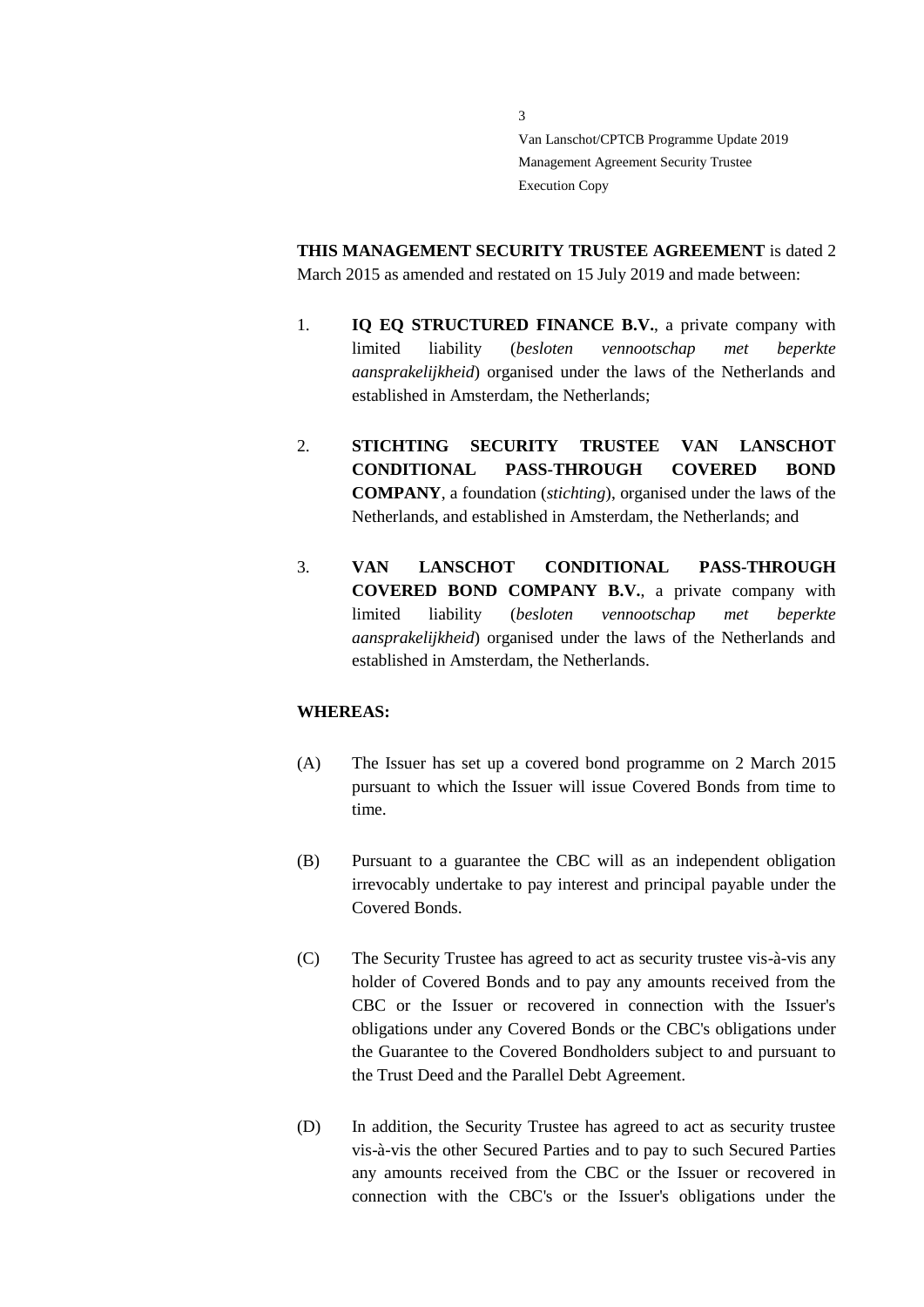Transaction Documents to which the relevant Secured Party is a party subject to and pursuant to the Trust Deed and the Parallel Debt Agreement.

(E) The CBC has requested IQ EQ Structured Finance B.V. to act as director of the Security Trustee.

4

- (F) IQ EQ Structured Finance B.V. is willing to accept the appointment as director of the Security Trustee on the terms and subject to the conditions set out in this Agreement.
- (G) Certain of the provisions in this Agreement are for the benefit of the CBC.

#### **IT IS AGREED** as follows:

#### <span id="page-3-0"></span>**1. INTERPRETATION**

- 1.1 In this Agreement (including its recitals), except so far as the context otherwise requires, words, expressions and capitalised terms used herein and not otherwise defined or construed herein shall have the same meanings defined or construed in the master definitions agreement dated 2 March 2015 and signed by, amongst others, the parties to this Agreement, as the same may be amended, restated, supplemented or otherwise modified from time to time (the "**Master Definitions Agreement**"). The rules of usage and interpretation as set forth in the Master Definitions Agreement and all other agreements and understandings between the parties hereto contained therein shall apply to this Agreement, unless otherwise provided herein.
- 1.2 The expression "**Agreement**" shall herein mean this Management Security Trustee Agreement including the Schedule thereto.
- 1.3 This Agreement expresses and describes Dutch legal concepts in English and not in their original Dutch terms. Consequently, this Agreement is concluded on the express condition that all words, terms and expressions used herein shall be construed and interpreted in accordance with the laws of the Netherlands.
- 1.4 The CBC has agreed to become a party to this Agreement only for the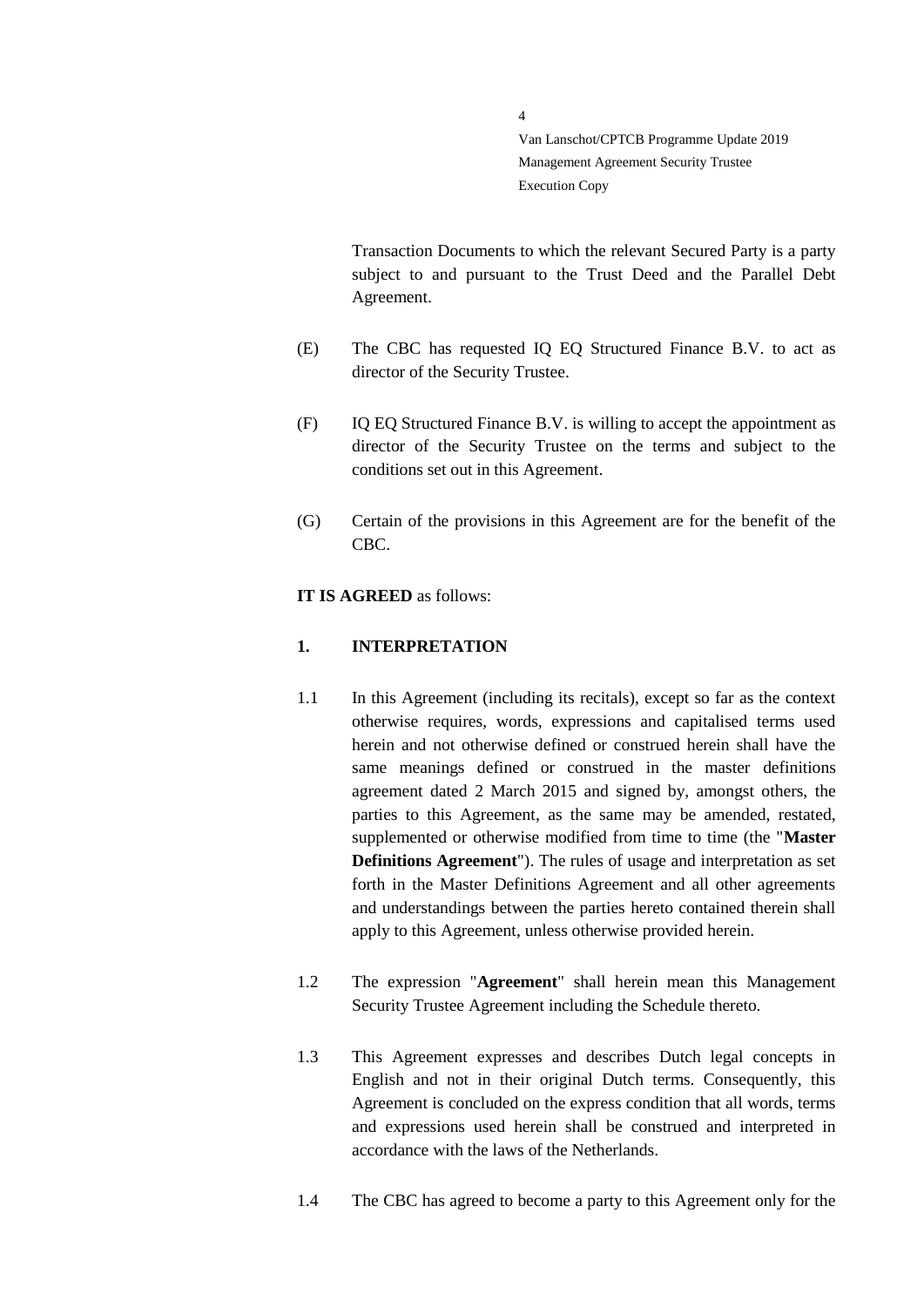purpose of taking the benefit of certain provisions of this Agreement expressed to be for its benefit and, save as aforesaid, the CBC shall assume no obligations or liabilities whatsoever to the Director or the Security Trustee by virtue of the provisions hereof.

#### <span id="page-4-0"></span>**2. APPOINTMENT OF THE DIRECTOR**

5

- 2.1 IQ EQ Structured Finance B.V. has been appointed as director (*bestuurder*) of the Security Trustee by the deed of incorporation of the Security Trustee on 9 December 2014 and IQ EQ Structured Finance B.V. hereby accepts such appointment on the terms and subject to the conditions of this Agreement.
- 2.2 The duty of the Director shall be to provide the services set forth in the **Schedule** hereto subject to and upon the terms of this Agreement and the Director hereby accepts such duty.

#### <span id="page-4-1"></span>**3. DURATION**

This Agreement and the appointment of the Director take effect as per the date of incorporation of the Security Trustee and will, subject to Clause [8,](#page-9-1) terminate by operation of law if all liabilities under any of the Transaction Documents, including, but not limited to all liabilities vis-à-vis any and all of the Secured Parties have been fulfilled and discharged, upon a subsequent resolution of the Director to dissolve the Security Trustee.

### <span id="page-4-2"></span>**4. REPRESENTATIONS AND WARRANTIES**

The Director hereby represents and warrants to the Security Trustee that:

- (a) it has full legal right, power and authority to execute and deliver this Agreement and to perform its obligations hereunder;
- (b) all appropriate and necessary corporate action has been taken to authorise the execution and delivery of this Agreement and the performance and observance of the terms hereof;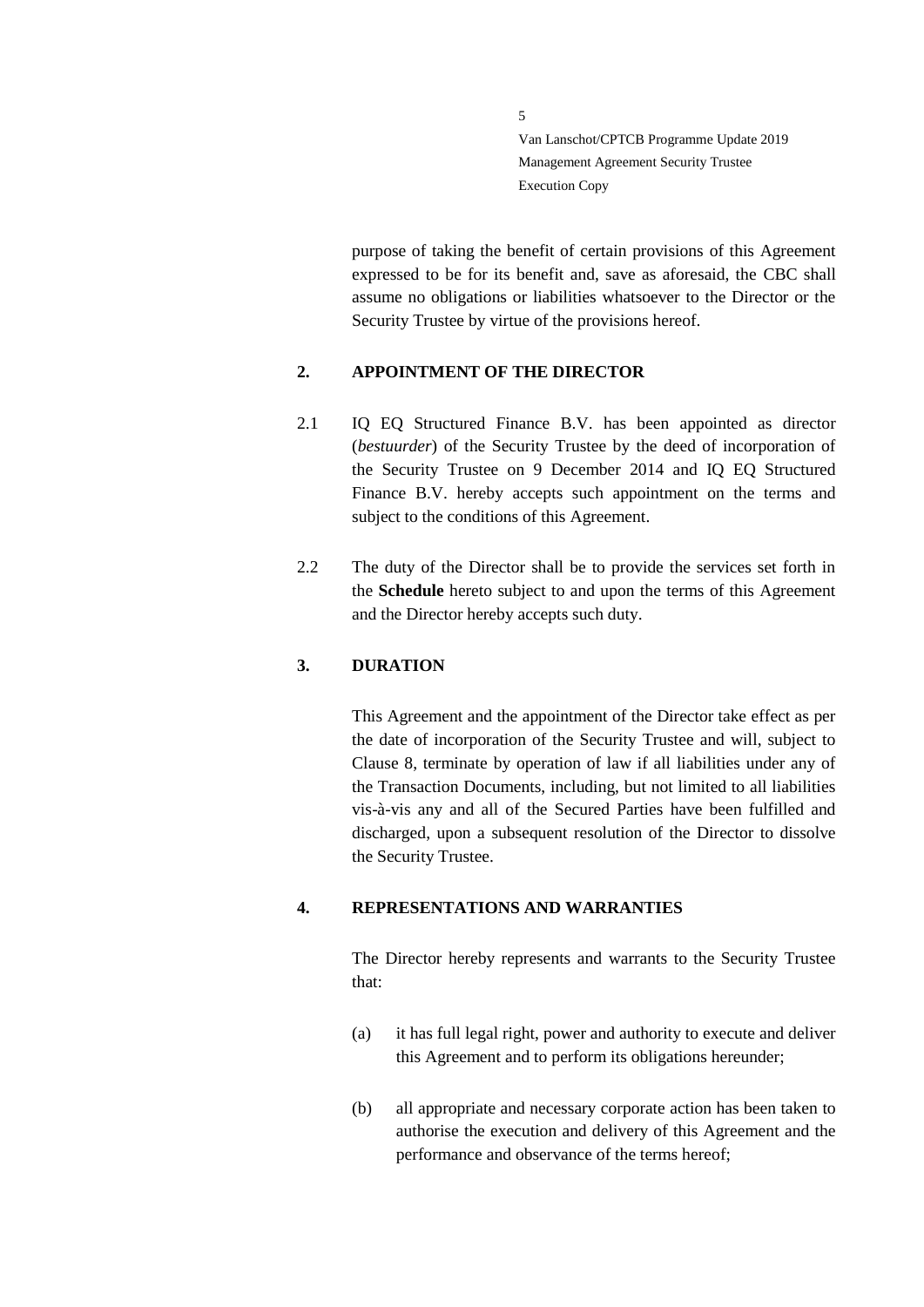(c) this Agreement constitutes its legal, valid, binding and enforceable obligations;

- (d) neither a proposal has been made nor a resolution has been adopted for the dissolution (*ontbinding*) of the Security Trustee or for the legal merger (*juridische fusie*) of the Security Trustee with another legal entity or for a legal demerger (*juridische splitsing*) involving the Security Trustee or for the Security Trustee being converted (*conversie)* into a foreign entity;
- (e) neither a proposal has been made nor a resolution has been adopted for the dissolution of the Director or for the legal merger of the Director with another legal entity or for a legal demerger involving the Director or for the Director being converted into a foreign entity;
- (f) the Security Trustee has neither been declared bankrupt (*failliet*) nor been granted a suspension of payments (*surseance van betaling*), nor has the Security Trustee applied for a declaration of bankruptcy or a suspension of payments nor has the Security Trustee become subject to any analogous insolvency proceedings under any applicable law nor have any of the Security Trustee's assets been placed under administration (*onder bewind gesteld*);
- (g) it has neither been declared bankrupt nor been granted a suspension of payments, nor has it applied for a declaration of bankruptcy or a suspension of payments nor has it become subject to any analogous insolvency proceedings under any applicable law nor have any of its assets been placed under administration;
- (h) the articles of association of the Security Trustee have neither been amended since its incorporation nor a resolution to amend the articles of association has been taken;
- (i) it is the sole director (*bestuurder*) of the Security Trustee;
- (j) the Security Trustee has not been engaged in any activities since its date of incorporation, except for the transactions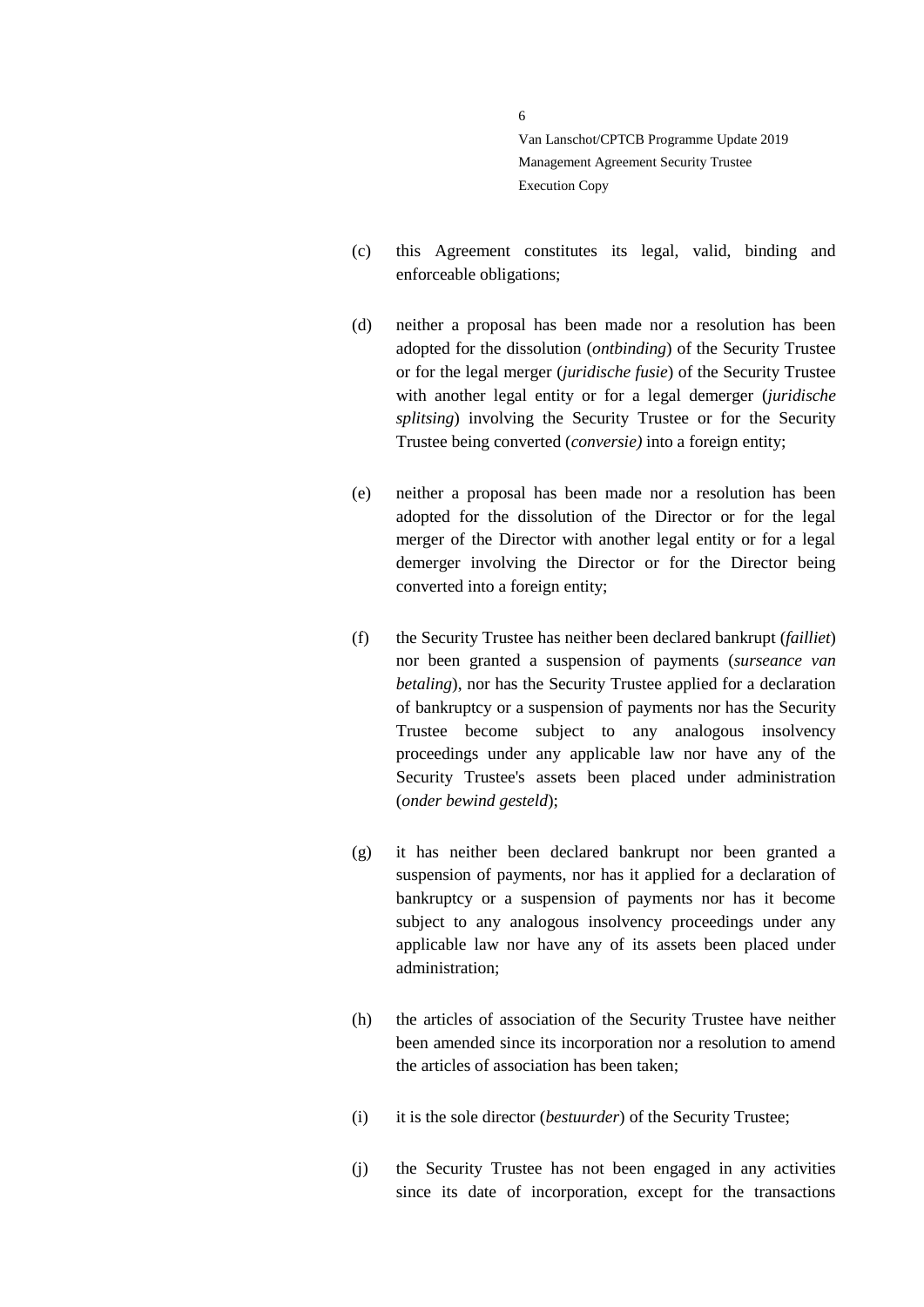contemplated by and referred to in the Transaction Documents and all other documents relating thereto; and

(k) it complies with the requirements of Dutch law regarding services as provided for in this Agreement, including the Dutch Act on the Supervision of Trust Offices as amended from time to time (*Wet toezicht trustkantoren*).

#### <span id="page-6-0"></span>**5. UNDERTAKINGS**

Without prejudice to the provisions of Clause 8, the Director undertakes with the Security Trustee with effect from the date of this Agreement and as long as it serves as director that:

- (a) it is and shall continue to be the sole director of the Security Trustee, save (i) pursuant to a Programme Resolution by the holders of the Covered Bonds in accordance with Clause 25 of the Trust Deed or (ii) in accordance with the provisions of Clause 8 hereof;
- (b) it shall only resign from its position as director of the Security Trustee as soon as a suitable person, trust or administration office, reasonably acceptable to the CBC and the Issuer, after having consulted the Secured Parties, other than the Covered Bondholders, has been contracted to act as successor director of the Security Trustee, subject to an Extraordinary Resolution by the Covered Bondholders in accordance with Clause 25 of the Trust Deed, and subject to Rating Agency Confirmation;
- (c) the Security Trustee shall undertake no other business, except as provided for in the Transaction Documents, until the Issuer and the CBC no longer have any actual or contingent liabilities under any of the Transaction Documents, including, but not limited to, all liabilities vis-à-vis any and all of the Secured Parties;
- (d) it shall manage the affairs of the Security Trustee in accordance with proper and prudent Dutch business practice and in accordance with the requirements of Dutch law and Dutch accounting practice and with the same care that it exercises or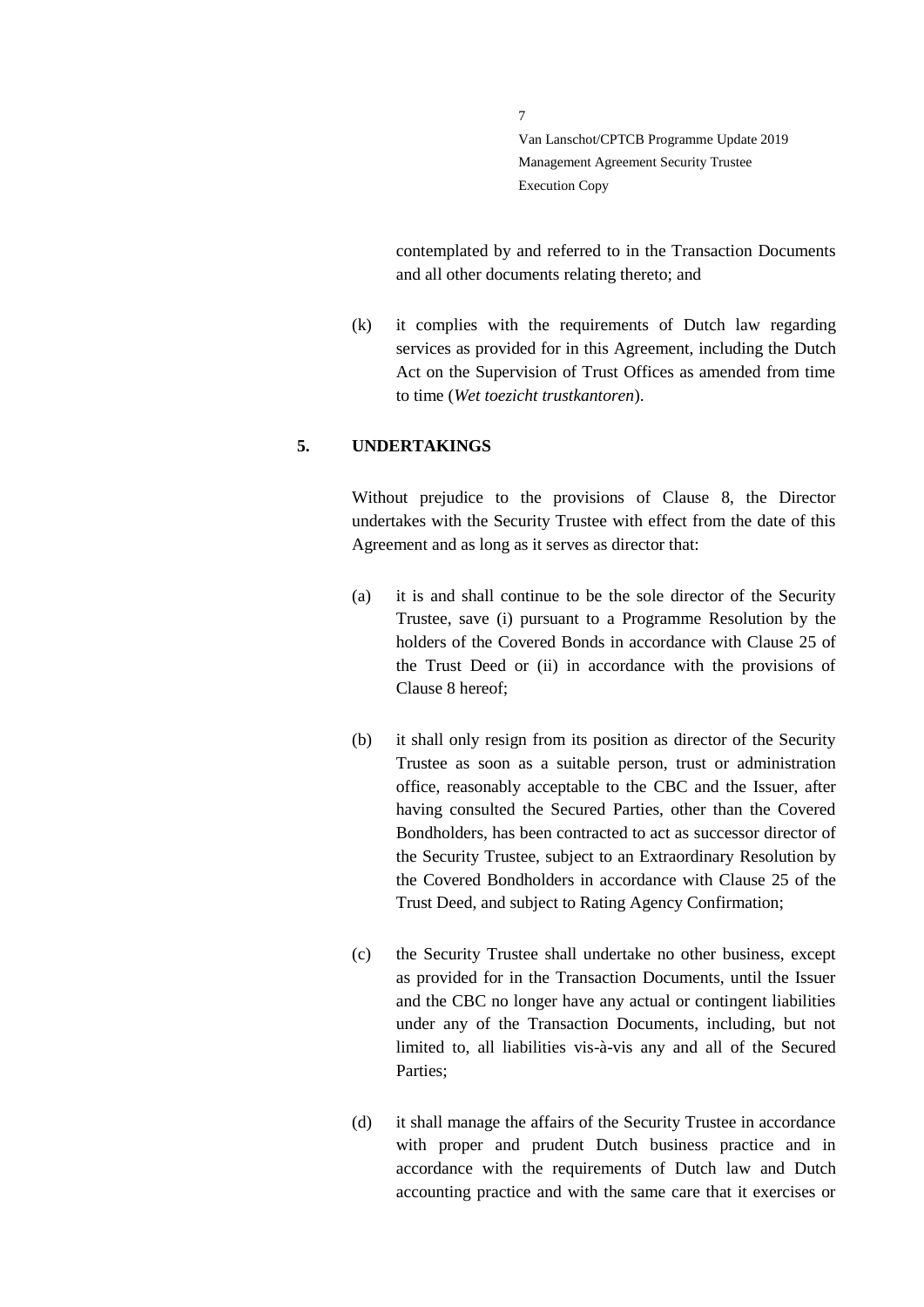would exercise in connection with the administration of similar matters held for its own account or for the account of other third parties;

- (e) it shall not as director of the Security Trustee (i) agree to any alteration of any agreement including, but not limited to, the Transaction Documents, to which the Security Trustee is a party or (ii) enter into any agreement, without having consulted the Secured Parties, other than the Covered Bondholders, prior thereto and subject to Rating Agency Confirmation, except as provided for in any of the Transaction Documents or (iii) appoint other directors of the Security Trustee save as provided in Clause 25 of the Trust Deed or Clause 8 of this Agreement;
- (f) it and the Security Trustee shall refrain from any action detrimental to the Security Trustee's rights and obligations under the Transaction Documents;
- (g) it shall exercise all its rights and powers as director of the Security Trustee in compliance with the Transaction Documents;
- (h) it shall procure that the Security Trustee will at all times fulfil and comply with its obligations under each Transaction Document to which it is or will become a party, provided that to the extent that such obligations are contingent or dependent for their performance on the due performance by any other party of its obligations and undertakings under any Transaction Document such other party duly performs such obligations and undertakings thereunder;
- (i) it shall take no action (i) to dissolve the Security Trustee, or (ii) to enter into a legal merger or a legal demerger involving the Security Trustee, or (iii) to have the Security Trustee converted into a foreign entity, or (iv) to have the Security Trustee request the court to grant a suspension of payments, or (v) to have the Security Trustee declared bankrupt;
- (j) it shall not as director of the Security Trustee assign, novate or amend this Agreement;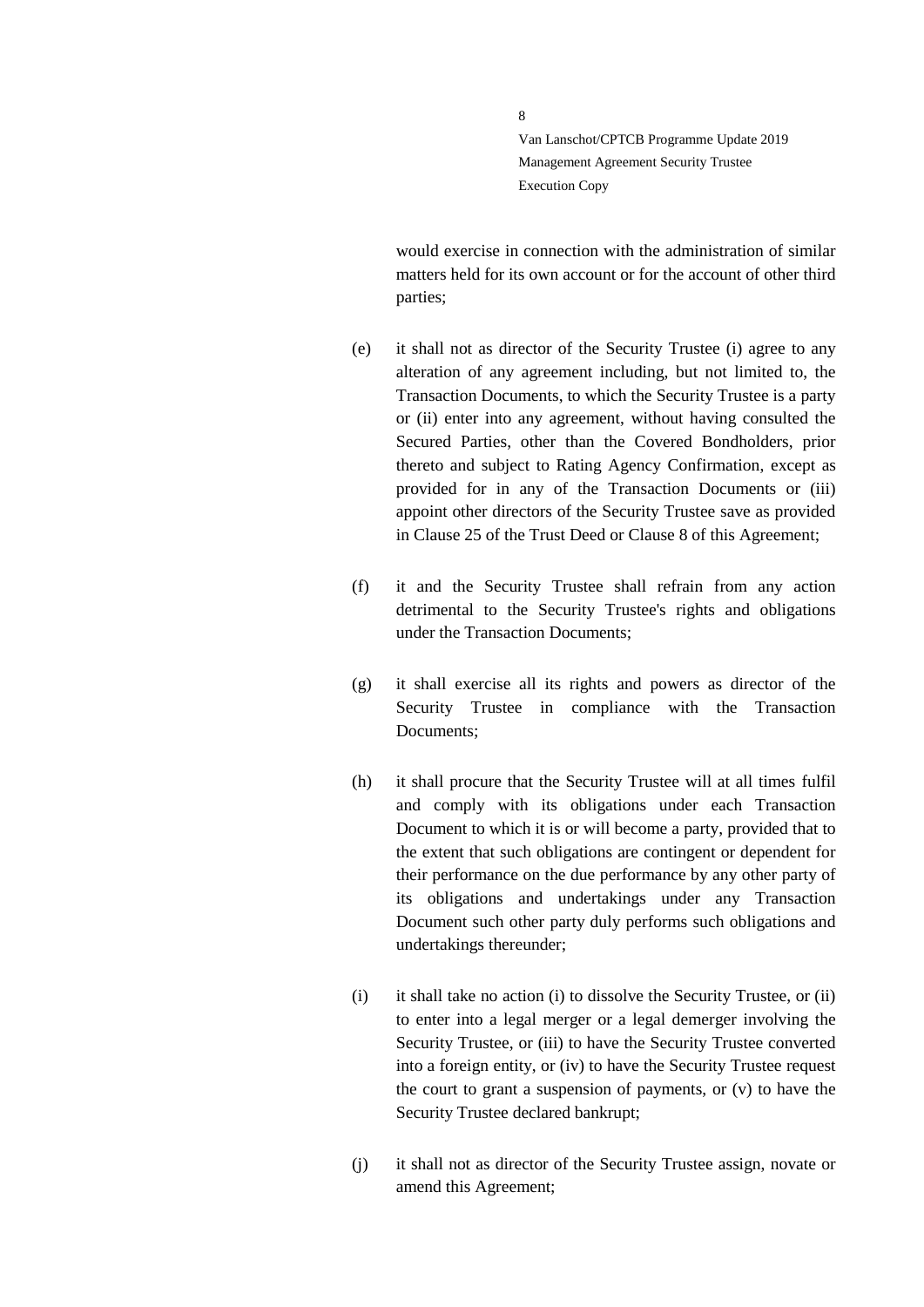- (k) it shall ensure that the Issuer, the CBC, the Secured Parties, other than the Covered Bondholders, and the Rating Agencies are notified in writing forthwith upon the Director becoming aware of any steps being taken by any party in connection with the winding up, liquidation or bankruptcy of the Security Trustee or of any steps or proceedings being taken against the Security Trustee for the enforcement of any debt or obligation and in particular that the Issuer, the CBC, the Secured Parties, other than the Covered Bondholders, and the Rating Agencies are notified in writing within two (2) calendar days of any summons to attend court hearings on a petition for bankruptcy being served on or received by the Security Trustee;
- (l) it shall procure that the Security Trustee, the Administrator and the Rating Agencies are notified in writing forthwith upon the Director becoming aware of the occurrence of any of the events set forth in Clause 8.2 hereof; and
- (m) it shall comply with the requirements of Dutch law regarding services as provided for in this Agreement, including the Dutch Act on the Supervision of Trust Offices as amended from time to time.

#### <span id="page-8-0"></span>**6. REMUNERATION**

- <span id="page-8-1"></span>6.1 The Security Trustee shall pay to the Director a fee as separately agreed in a fee letter between the Director and Van Lanschot N.V. dated 25 November 2014.
- 6.2 Upon termination of its appointment as director of the Security Trustee, the Director shall refund the whole or such part of any fee, remuneration, cost or expenses which it may at the date of such termination have received but which is referable to a date or period falling or commencing after the date of such termination.
- 6.3 The Security Trustee is entitled to reimbursement by the CBC of all costs and expenses set out in Clause [6.1](#page-8-1) and Clause [7](#page-9-0) of this Agreement incurred in the fulfilment of its duties hereunder.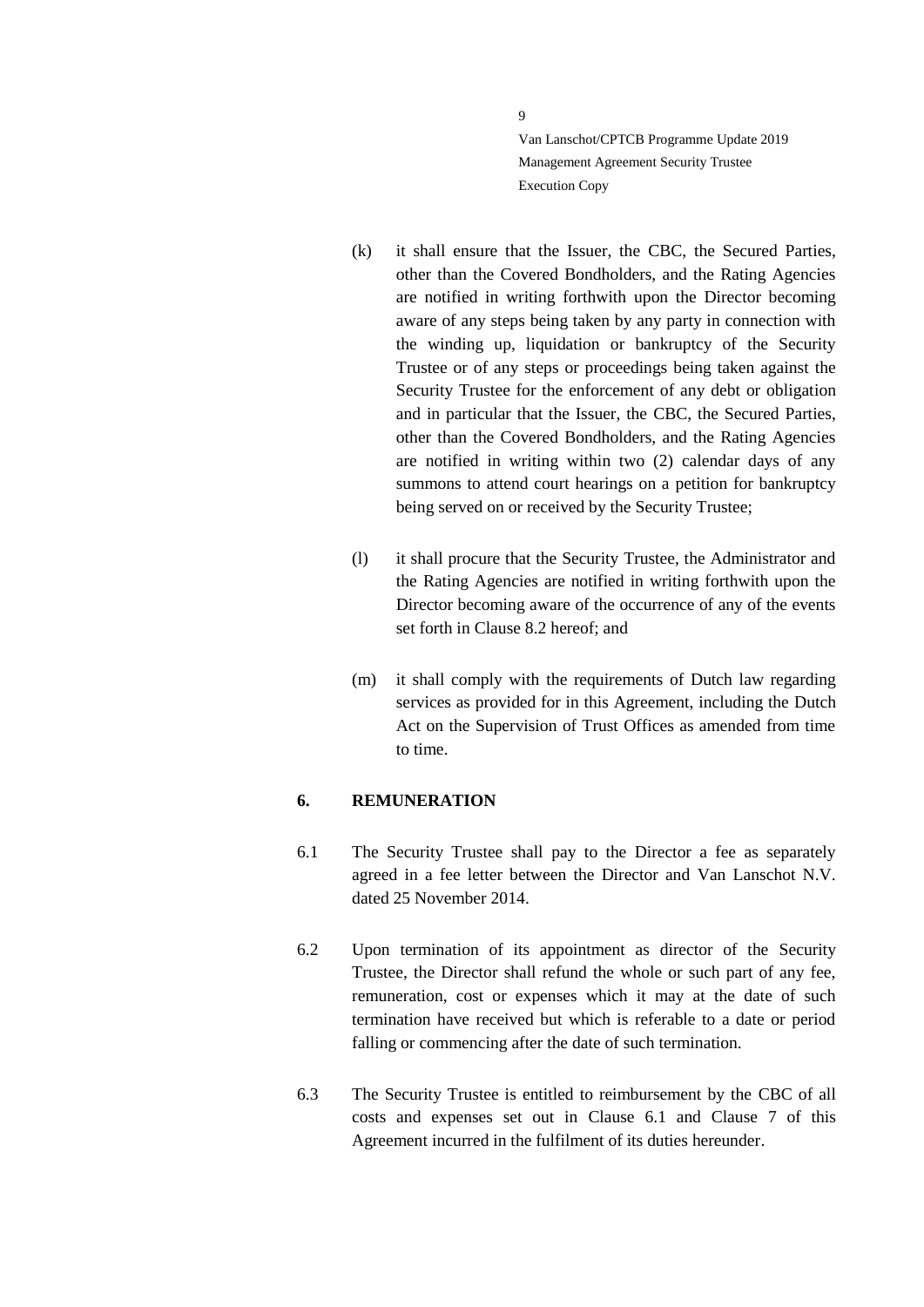#### <span id="page-9-0"></span>**7. COSTS AND EXPENSES**

The Director is also entitled to reimbursement by the Security Trustee of any reasonable travel and out-of-pocket expenses incurred in the fulfilment of its duties hereunder.

### <span id="page-9-1"></span>**8. TERMINATION**

8.1 Subject to Clause [5\(](#page-6-0)b), this Agreement can be terminated by (i) the Director and (ii) the Security Trustee, subject to Rating Agency Confirmation, and after having consulted the Secured Parties, other than the Covered Bondholders, at the end of each calendar year upon ninety (90) calendar days' prior written notice having been given to the other parties hereto.

### 8.2 If at any time:

- (a) any of the representations and warranties set forth in Clause 4 proves to have been untrue or incorrect and such matter continues unremedied for a period of fourteen (14) calendar days after the earlier of the Director becoming aware of such default and receipt by the Director of written notice by the Security Trustee or the CBC on behalf of the Security Trustee requiring the same to be remedied; or
- (b) a default is made by the Director in the fulfilment of any of the undertakings set forth in Clause 5 or any obligation under or in connection with this Agreement, which in the opinion of the CBC is materially prejudicial to the interests of the Secured Parties and (except where such default is incapable of remedy, in which case no such continuation and/or notice as is hereinafter mentioned will be required) such default continues unremedied for a period of fourteen (14) calendar days after the earlier of the Director becoming aware of such default and receipt by the Director of written notice from the CBC requiring the same to be remedied; or
- (c) the Director takes any corporate action or other steps are taken or legal proceedings are initiated or threatened against it for its dissolution (*ontbinding*) and liquidation (*vereffening*); or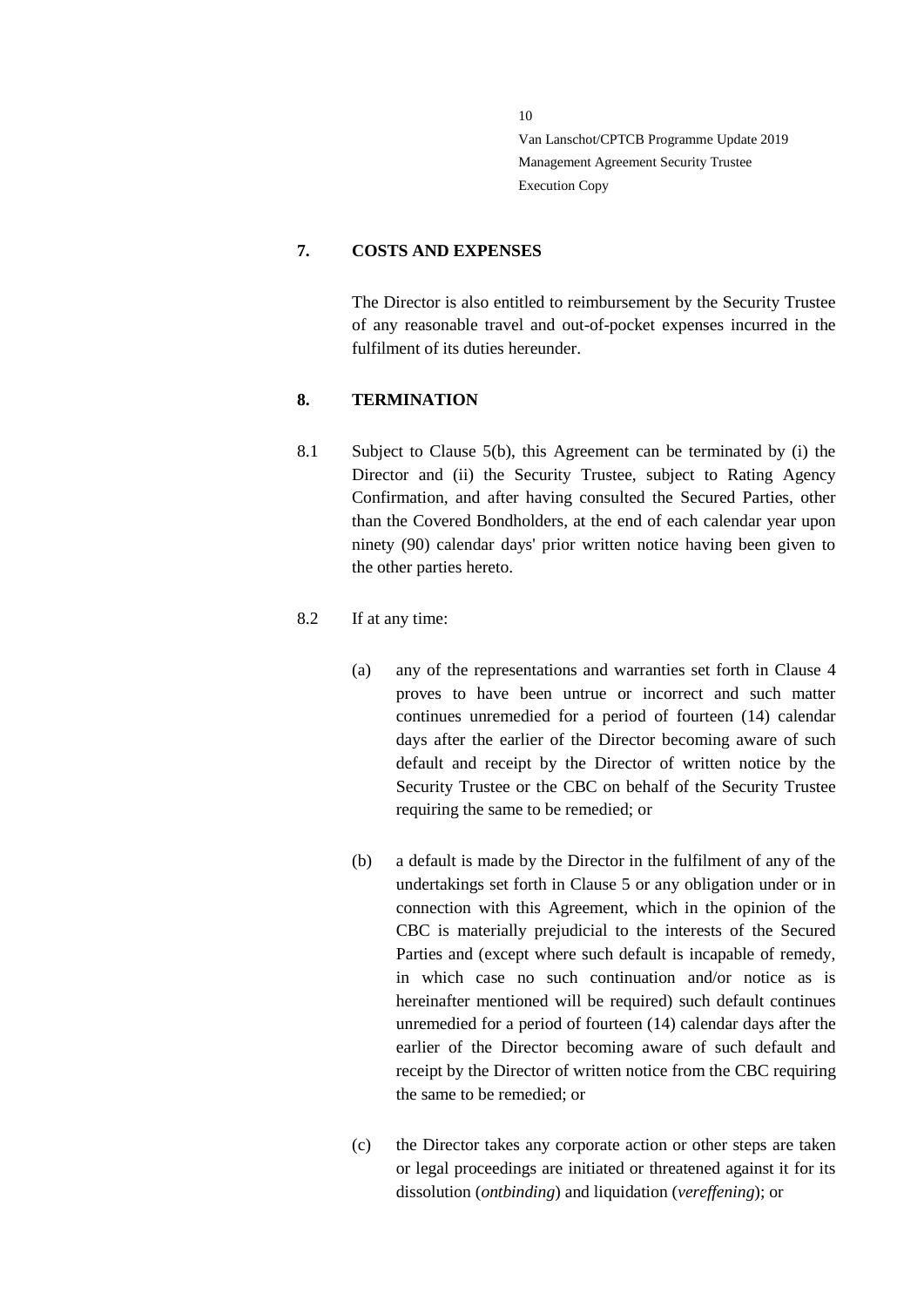- (d) the Director becomes involved in negotiations with any one or more of its creditors with a view to the general readjustment or rescheduling of its indebtedness or makes a general composition for the benefit of its creditors (*buitengerechtelijk akkoord*); or
- (e) the Director has taken any corporate action or any steps have been taken or legal proceedings have been instituted or threatened against it for its bankruptcy (*faillissement*) or suspension of payments (*surseance van betaling*) or for becoming subject to any analogous insolvency proceedings under any applicable law or for the appointment of a receiver or a similar officer of it or of any or all of its assets; or
- (f) (i) material untrue or incorrect information has been provided to the Security Trustee with respect to its Director, its business or its (ultimate) shareholders (in each case other than through the actions of the Security Trustee); or (ii) any change in (ultimate) ownership of the Director occurs,

then the Security Trustee or the CBC on its behalf may, after having notified the Rating Agencies and consulted the Secured Parties, other than the Covered Bondholders, at once or at any time thereafter while such default continues by notice in writing to the Director terminate this Agreement with effect from a date (not earlier than the date of the notice) specified in the notice.

- 8.3 If the Covered Bondholders have on the basis of article 4.4(f) of the articles of association of the Security Trustee resolved to dismiss the Director as director of the Security Trustee, this Agreement shall terminate upon the appointment of a successor becoming effective.
- 8.4 On and after termination of this Agreement, all authority and power of the Director under this Agreement shall terminate and be of no further effect and the Director shall not thereafter hold itself out in any way as director of the Security Trustee.
- 8.5 Upon termination of this Agreement, the Director will, at its own costs, subject to the undertaking set forth in Clause [5\(](#page-6-0)b), co-operate in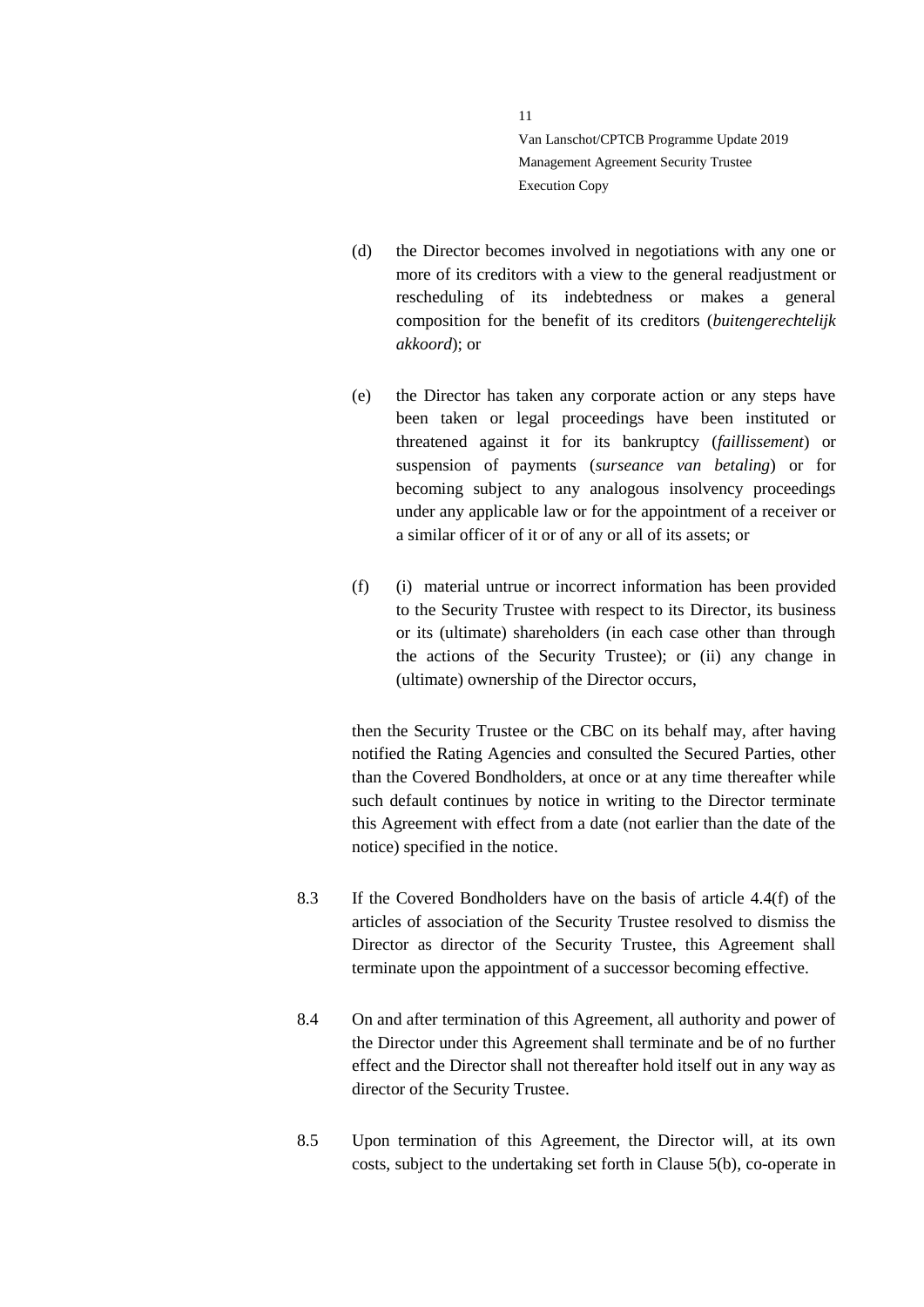its resignation as director and the appointment of a new director of the Security Trustee in accordance with Clause 25 of the Trust Deed.

8.6 Upon termination of this Agreement pursuant to this Clause 8, the Director shall forthwith return to the Security Trustee all books, records and other documents which are in the possession of the Director pursuant to this Agreement. The Security Trustee hereby agrees to provide the Director upon request with copies of such documents if reasonably required in order for the Director to comply with applicable laws, regulations and/or procedures. Prior to the termination of this Agreement pursuant to this Clause 8, each party shall use all reasonable endeavours to procure that the registered address of the Security Trustee shall be changed prior to, or immediately following such termination becoming effective. The Director will take appropriate measures if the change of address is not effected in accordance with the preceding sentence.

#### <span id="page-11-0"></span>**9. SERVICES NON-EXCLUSIVE**

Nothing in this Agreement shall prevent the Director from rendering services similar to those provided for in this Agreement to other persons, firms or companies.

#### <span id="page-11-1"></span>**10. NO ASSIGNMENT**

The Director may not assign or transfer by any means whatsoever any of its rights and obligations under this Agreement.

#### <span id="page-11-2"></span>**11. NO DISSOLUTION, NO NULLIFICATION**

To the extent permitted by law, the parties hereby waive their rights pursuant to Articles 6:265 to 6:272 inclusive of the Dutch Civil Code to dissolve (*ontbinden*), or demand in legal proceedings the dissolution (*ontbinding*) of, this Agreement. Furthermore, to the extent permitted by law, the parties hereby waive their rights under Article 6:228 of the Dutch Civil Code to nullify (*vernietigen*), or demand in legal proceedings the nullification (*vernietiging*) of, this Agreement on the ground of error (*dwaling*).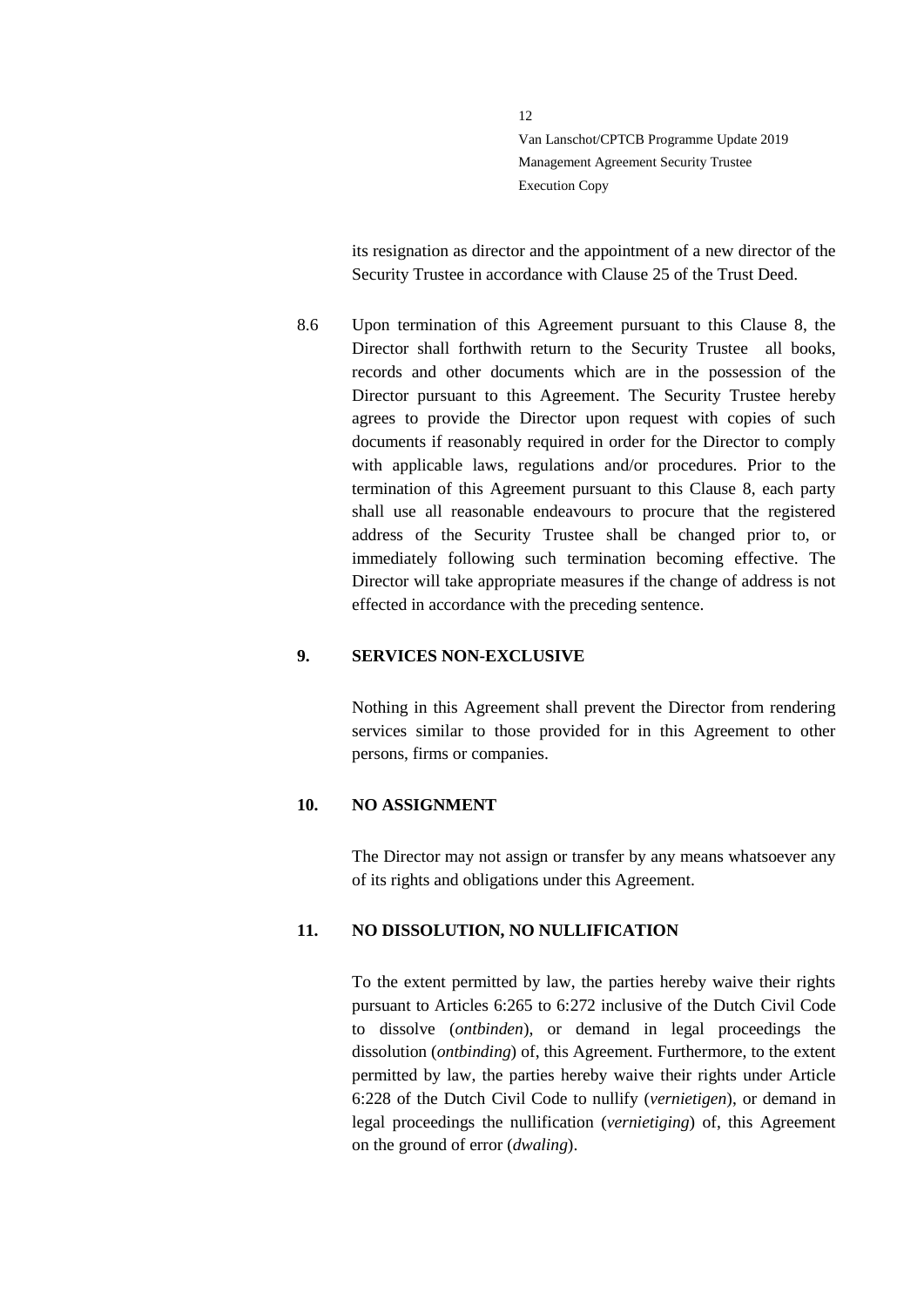### <span id="page-12-0"></span>**12. GOVERNING LAW AND JURISDICTION**

- 12.1 This Agreement, including Clause [12.2,](#page-12-1) hereof and any noncontractual obligations arising out of or in connection with this Agreement, shall be governed by and construed in accordance with the laws of the Netherlands.
- <span id="page-12-1"></span>12.2 Any disputes arising out of or in connection with this Agreement including, without limitation, disputes relating to any non-contractual obligations arising out of or in connection with this Agreement, shall be submitted to the exclusive jurisdiction of the competent court in Amsterdam, the Netherlands.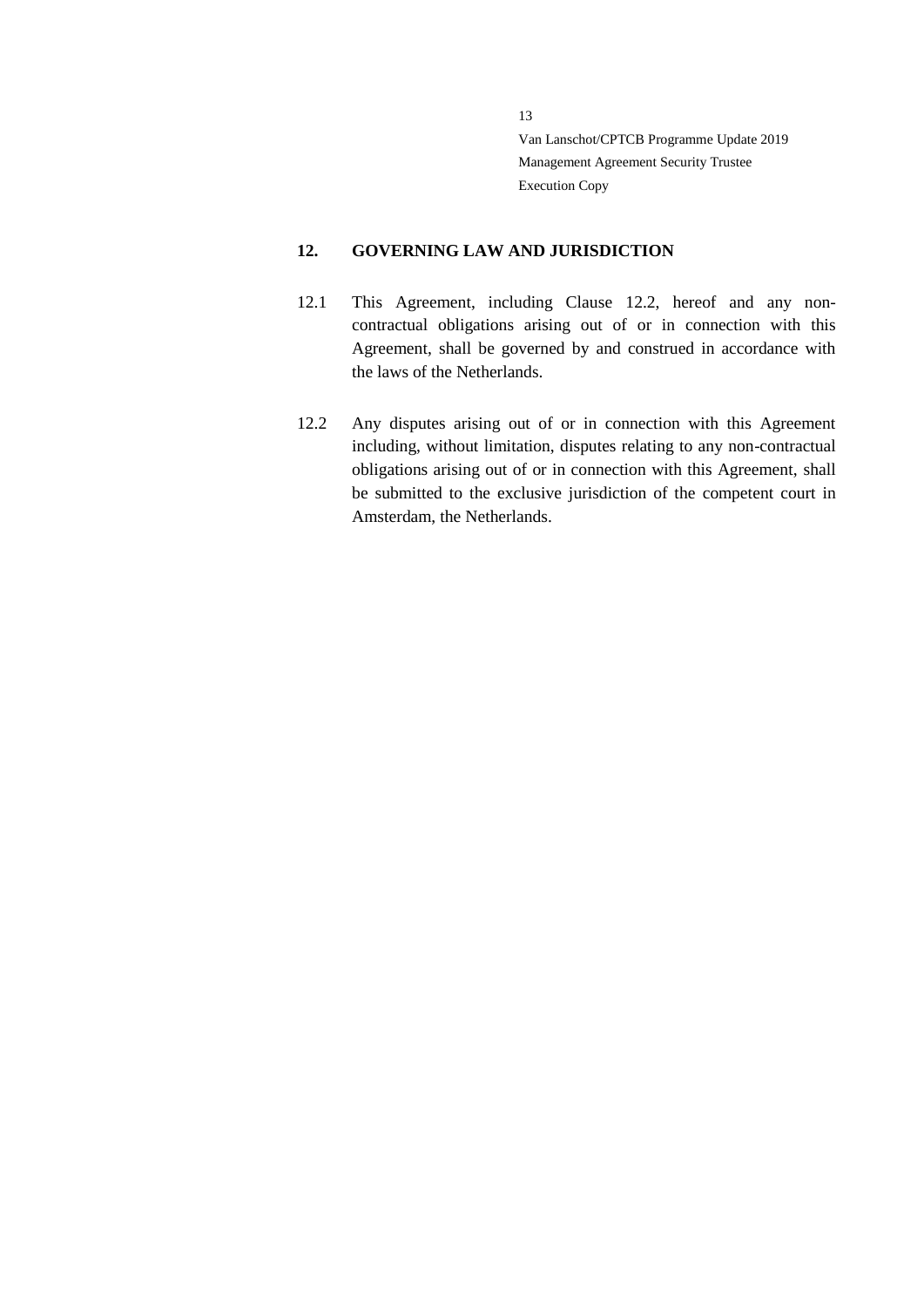**THIS AGREEMENT HAS BEEN AMENDED AND RESTATED BY THE PARTIES HERETO PURSUANT TO THE DEED OF AMENDMENT DATED 15 JULY 2019 AND WHICH DEED OF AMENDMENT HAS BEEN SIGNED BY THE PARTIES HERETO.**

**IQ EQ STRUCTURED FINANCE B.V.**

### **STICHTING SECURITY TRUSTEE VAN LANSCHOT CONDITIONAL PASS-THROUGH COVERED BOND COMPANY**

**VAN LANSCHOT CONDITIONAL PASS-THROUGH COVERED BOND COMPANY B.V.**